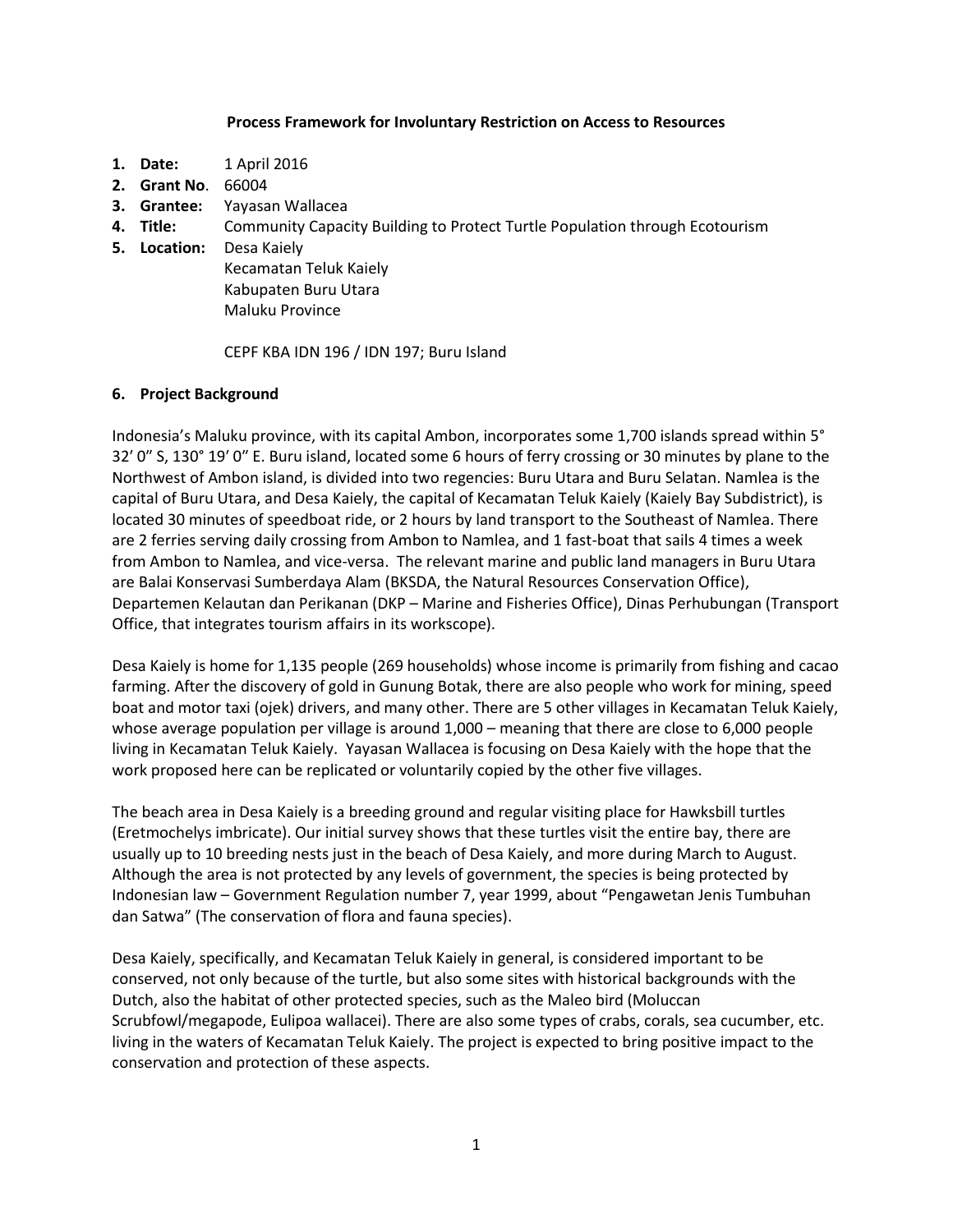In Desa Kaiely itself, there are reportedly 3 regular and many opportunistic turtle poachers who, in order to supplement their income, will collect and sell turtle eggs. They will also catch and eat turtles to supplement their source of protein. Anecdotal reports suggest that during the turtle season, as many as five turtles/week are consumed. There are no taboo against eating turtle, nor is it, technically, illegal to local regulations. On the other hand, people do not report any particular fondness for turtle meat, either. When questioned about eating turtle meat and collecting the eggs, people report that they do it because they do not know the species is special or threatened.

The BKSDA, District Government of Buru Utara, and Maluku Provincial Government all support conservation of the Hawksbill turtle. They also all support improving the livelihoods of the people of Kaiely. Local and provincial government offices and authorities have endorsed Yayasan Wallacea's proposed work in this area.

In order to protect the turtle and seascape, Yayasan Wallacea will work specifically to promote the creation of a 10 hectare marine protected area (MPA) in Desa Kaiely. Per Indonesian law, this process must follow certain steps, incorporate approvals at various levels, and ensure stakeholder consultation and support. Yayasan Wallacea's proposal to CEPF ensures all of this. Nevertheless, this Process Framework provides additional details and serves as a safeguard.

This MPA will allow for continued, controlled fishing and beach use, but ensure limited disturbance of turtle habitat.

## **7. Participatory Implementation**

Indonesian law states that the creation of a Marine Protected Area must be done with the Provincial Governor, the Ministry of Marine Affairs in Ambon (DKP), and the BKSDA in Ambon. The steps to creation are:

- 1. Biophysical study and provisional demarcation
- 2. Community consultation and endorsement of final demarcation
- 3. Preparation of management plan and community endorsement of management plan
- 4. Approval of management plan by Bupati, Governor.

The first step will include a survey done mainly by five volunteers that have been involved since the beginning of the project. The second step will involve a series of meetings with the village and Kecamatan governments, as well as community figures to create a village level recommendation, to be given to the Kabupaten (district) and provincial government. The third step includes the monthly meeting with the government, through BKSDA and DKP, to mediate the management plan with the community. Through this grant, Yayasan Wallacea will work with appropriate stakeholders through Steps 1 and 2, and through the initial drafting of a management plan in Step 3.

Per the proposal to CEPF, as part of Steps 1 and 2, Yayasan Wallacea will engage in an intensive awareness campaign to educate community members on the value of the species and the seascape and to ensure understanding and leadership from local government and traditional leaders. Yayasan Wallacea will also engage local people in data collection, and in identification and demarcation of nesting sites.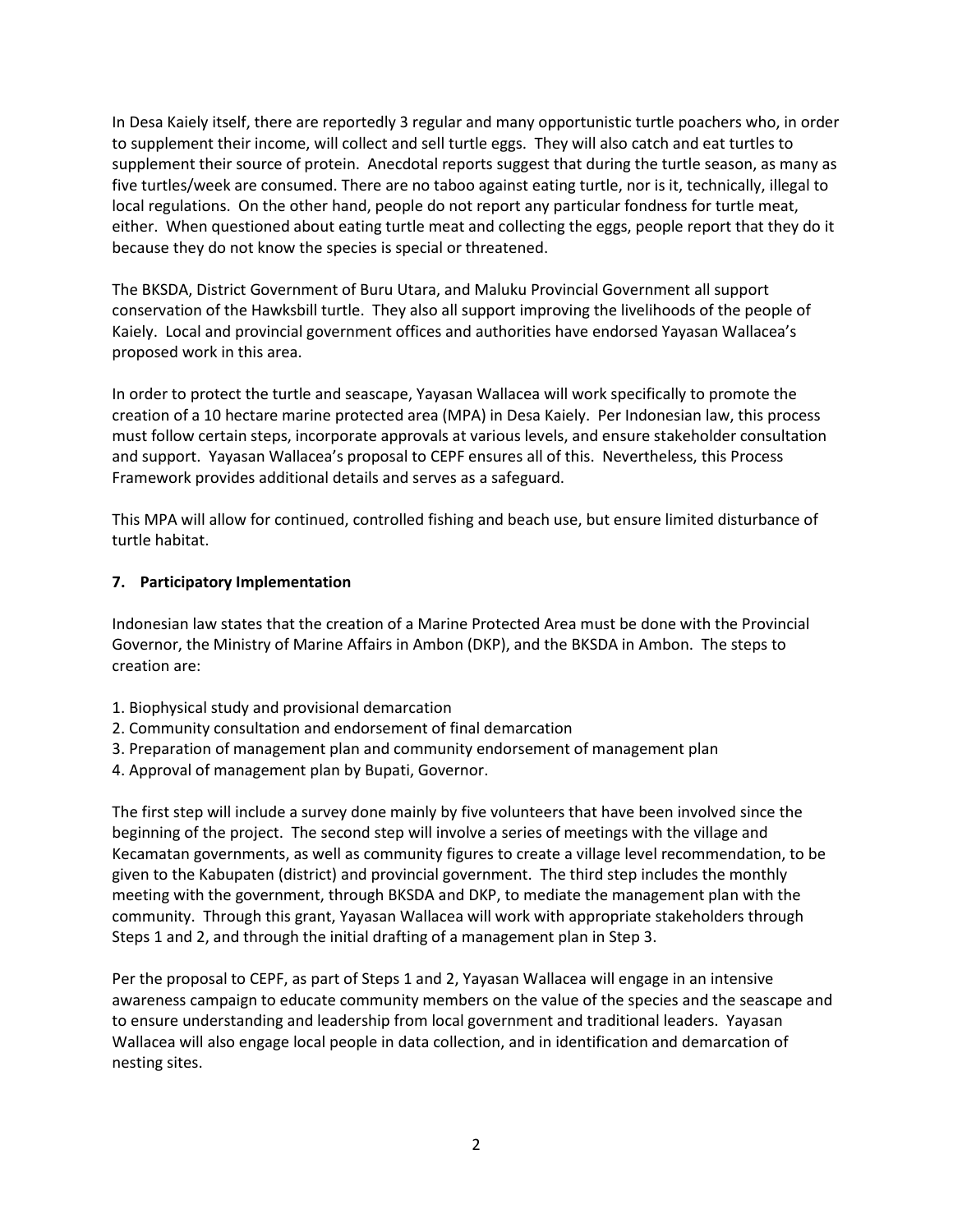Formal meetings will also be conducted to mitigate the making of village level protection. These will be in the forms of workshops, discussions, and campaigns. The workshops will be attended by 80 people that consist of community members, key figures (youth, religious and traditional leaders), also village government. The discussions to produce village and Kecamatan recommendations will be done 6 times with the community and village and Kecamatan governments. The campaigns will be done once every 2 months, beginning on the 29th week of project implementation, through the end of the project. In case of insisted objections, persuasive approaches, as in informal, non-scheduled, meetings and discussions with the community and village and traditional leaders will be sustained.

# **8. Criteria for eligibility of affected persons**

Potentially affected people will be defined as the members of the 269 households in Desa Kaiely, and within reason, permanent residents from households in villages immediately adjacent to Desa Kaiely. In Desa Kaiely, this includes people who make their living on, in, or near the sea or coast. "Affected persons" is defined not to include transient people engaged in mining in the areas inland from the coast, service-providers to the mining industry (e.g., taxi and transport), and those engaged in activities already defined as "illegal" per Indonesian law (e.g., fishing with explosives; sand mining).

## **9. Measures to assist the affected persons**

Yayasan Wallacea predicts only nominal possible impacts on eligible affected persons. This will include some small number of people who can no longer hunt turtles or collect eggs (technically, illegal) or fish with certain types of nets in certain places at certain times of the year.

To assist these people, and the entire community of Desa Kaiely, Yayasan Wallacea will provide training in tourism-related work, including as guides and home-stay managers.

In a separate component of the project, Yayasan Wallacea will be promoting Desa Kaiely as a tourism destination, which ultimately should lead to a new source of revenue in the community, at large, and affected people, in particular.

### **10. Conflict resolution and complaint mechanism**

Community members will of course be able to complain directly to government representatives and during stakeholder workshops. In addition, we will publicly post instructions, in Bahasa Indonesia, directing people to voice complaints to any of the following, in any order with which they are comfortable.

- Ceisar Chr. Riupassa, chief executive, Yayasan Wallacea: +62-81-344-902-298; likestours@yahoo.co.id
- Adi Widyanto, CEPF RIT team leader, Burung Indonesia: +62251 8357222; +6281511416370; a.widyanto@burung.org
- CEPF grievance at cepfexecutive@conservation.org

Should we receive any complaint or grievance, we will immediately consult with the RIT team leader and Kepala Desa, at a minimum.

### **11. Implementation Arrangements**